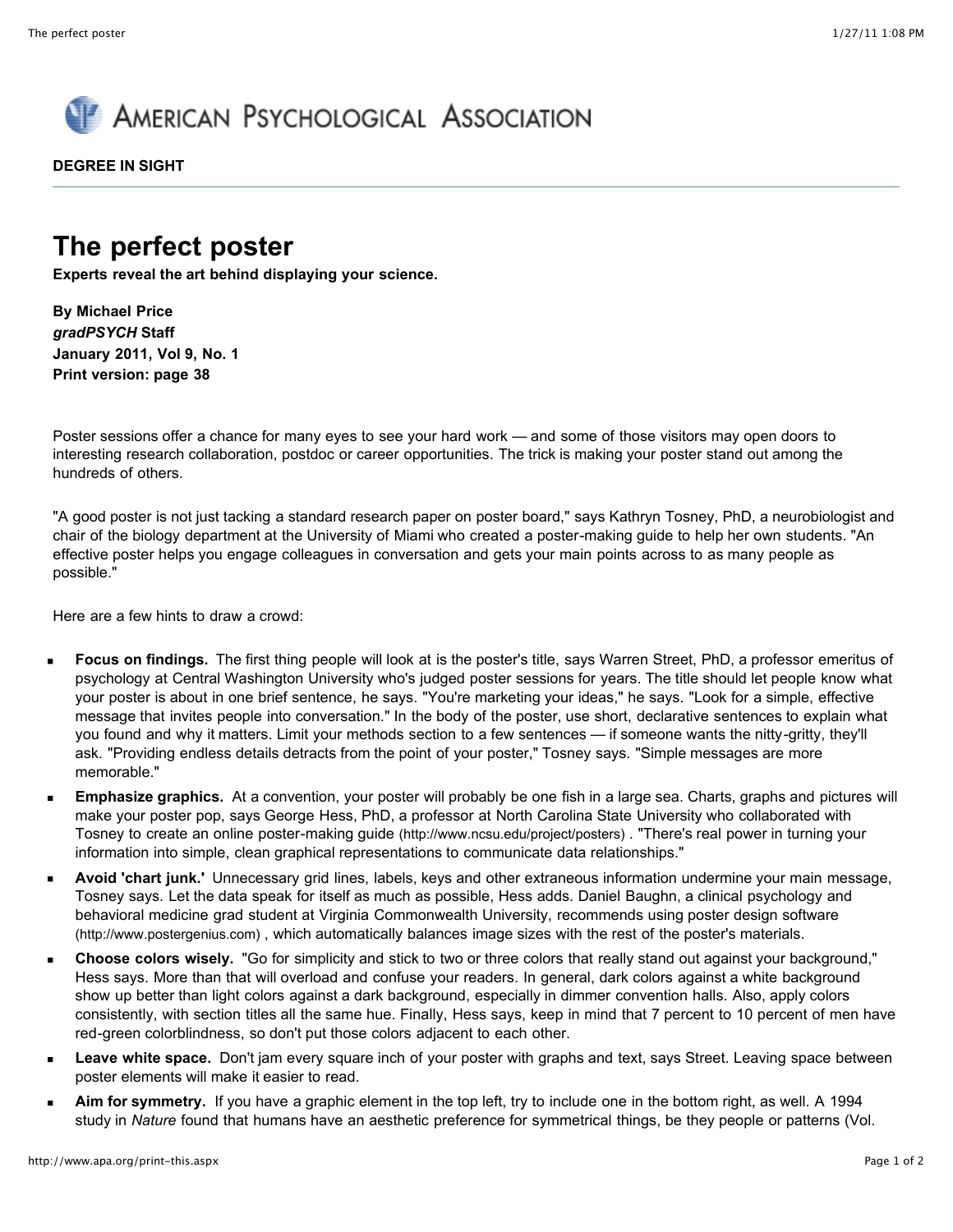372, No. 2). A poster that's image-heavy on either end throws off people's natural affinity for symmetry. Graphics in the middle of your poster are fine, but don't overload the poster edges, Tosney adds.

- **Design for your readers' eyes.** Designer and communication researcher Colin Wheildon, author of "Type & Layout"  $\blacksquare$ (Worsley Press, 2005), explains that most people from Western reading backgrounds will read your poster from top to bottom, then left to right. So lay out your information in columns that follow this path. You can number your sections and include simple flowchart marks to further guide your reader's gaze. One thing you don't want to do is get too unusual with your layout, says Hess. It's more important for your poster to be readable than clever.
- **Mind the details.** Include your full contact information. If you go off to look at other posters or get lunch, you might miss o someone who's interested in talking to you. Also, have printouts of your poster that include a few explanatory sentences on either a separate page or along the bottom.

[Download APA's poster instructions \(/convention/poster-instructions.pdf\)](http://www.apa.org/convention/poster-instructions.pdf) (PDF, 965KB).

**Find this article at:** http://www.apa.org/gradpsych/2011/01/poster.aspx